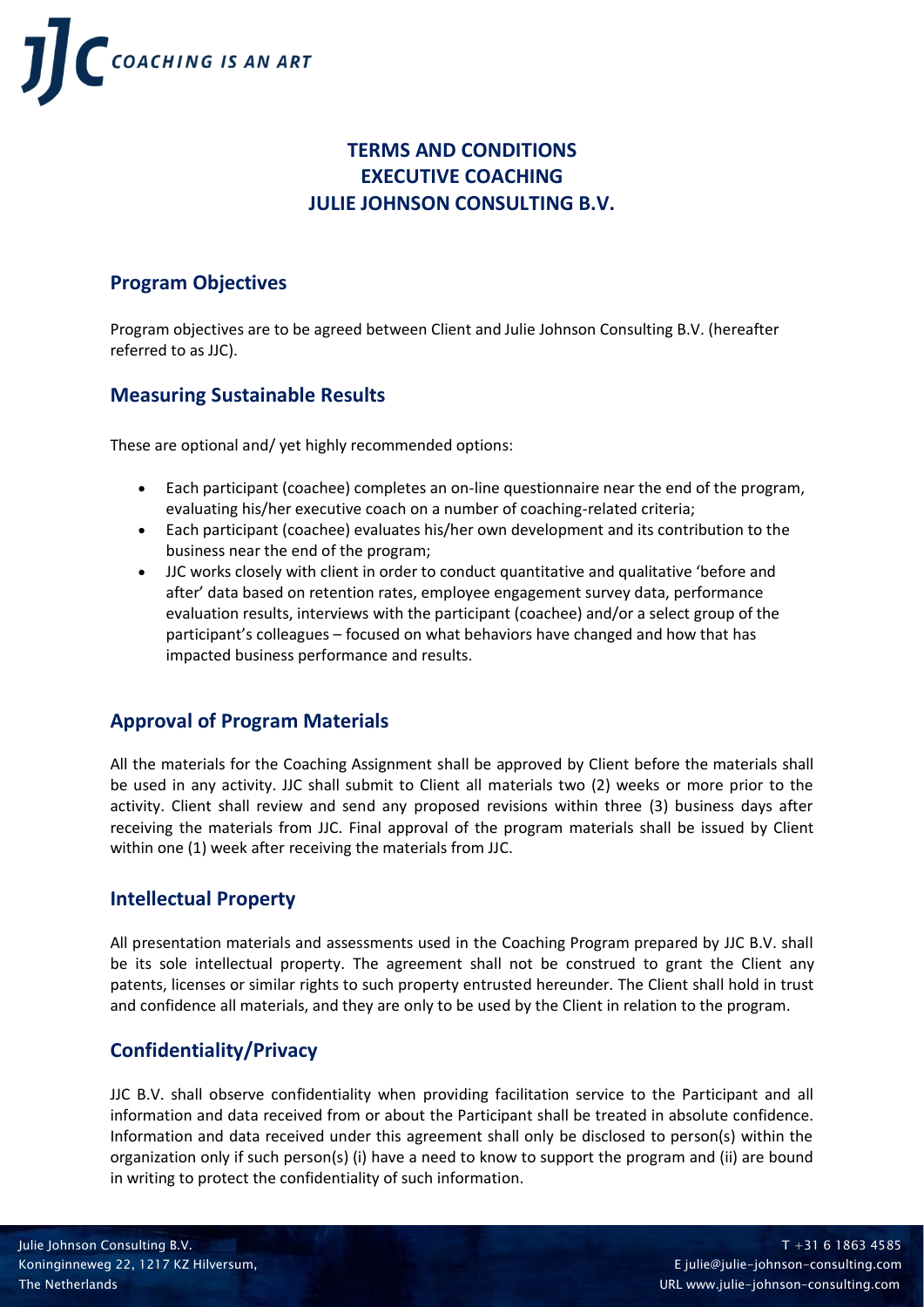

Further, JJC B.V. ensures that all your employees and subcontractors, if any, are made subject to adequate confidentiality agreements.

JJC B.V. shall value the Participant's privacy and would like him/her to understand the choices and control he/she has over his/her information at Julie Johnson Consulting (JJC BV). To help explain those choices and give you that control, you can read JJC B.V.'s [Privacy Policy.](https://www.julie-johnson-consulting.com/upload/66/files/JJC%20BV%20GDPR%20Privacy%20Policy%20May%202022.pdf)

#### **Workforce Management**

JJC shall be responsible for assigning the most qualified executive coach(es) for the assignment either within the company or through subcontractor(s). JJC shall provide the biographies of qualified executive coach(es) to Client for review and approval six (6) weeks before the assignment starts. JJC shall also be responsible for the program design, program materials and logistics, unless otherwise agreed.

#### **Invoicing and Payment Terms**

All rates are in Euro (€) and exclusive of 21% VAT. Invoices shall be issued in advance and shall be paid within 30 days from the date of invoice, unless otherwise agreed upon by both parties. All payments shall be made through bank wire transfer.

### **Cancellation Policy**

Cancellation of Individual, Group and Team Coaching Sessions communicated by participant(s) or Client (whatever is applicable) to JJC must be made in writing via email to the executive coach who has been given the assignment or to [julie@julie-johnson-consulting.com](mailto:julie@julie-johnson-consulting.com) an[d caroline@julie](mailto:caroline@julie-johnsonconsulting.com)[johnsonconsulting.com](mailto:caroline@julie-johnsonconsulting.com)

Cancellation of Individual, Group and Team Coaching Sessions communicated by participant(s) or Client (whatever is applicable) to JJC five (5) business days or less prior to the date on which the session is scheduled will be charged at 100% of the total agreed fee for that Coaching Session.

Cancellation fees will also apply in case the participant(s) or Client (whatever is applicable) requests JJC, by email, to reschedule the session.

#### **Replacement of Coach**

In the event that the executive coach is unavailable to provide the service due to unavoidable circumstances, JJC will replace the executive coach with the approval of Client. Selection of the replacement coach by JJC will be free of charge.

## **Force Majeure**

Force majeure is defined in these Terms and Conditions as, beside what is understood with regards to this in law and jurisprudence, all external causes, foreseen or unforeseen, which JJC cannot influence, yet by which JJC becomes unable to fulfill its obligations.